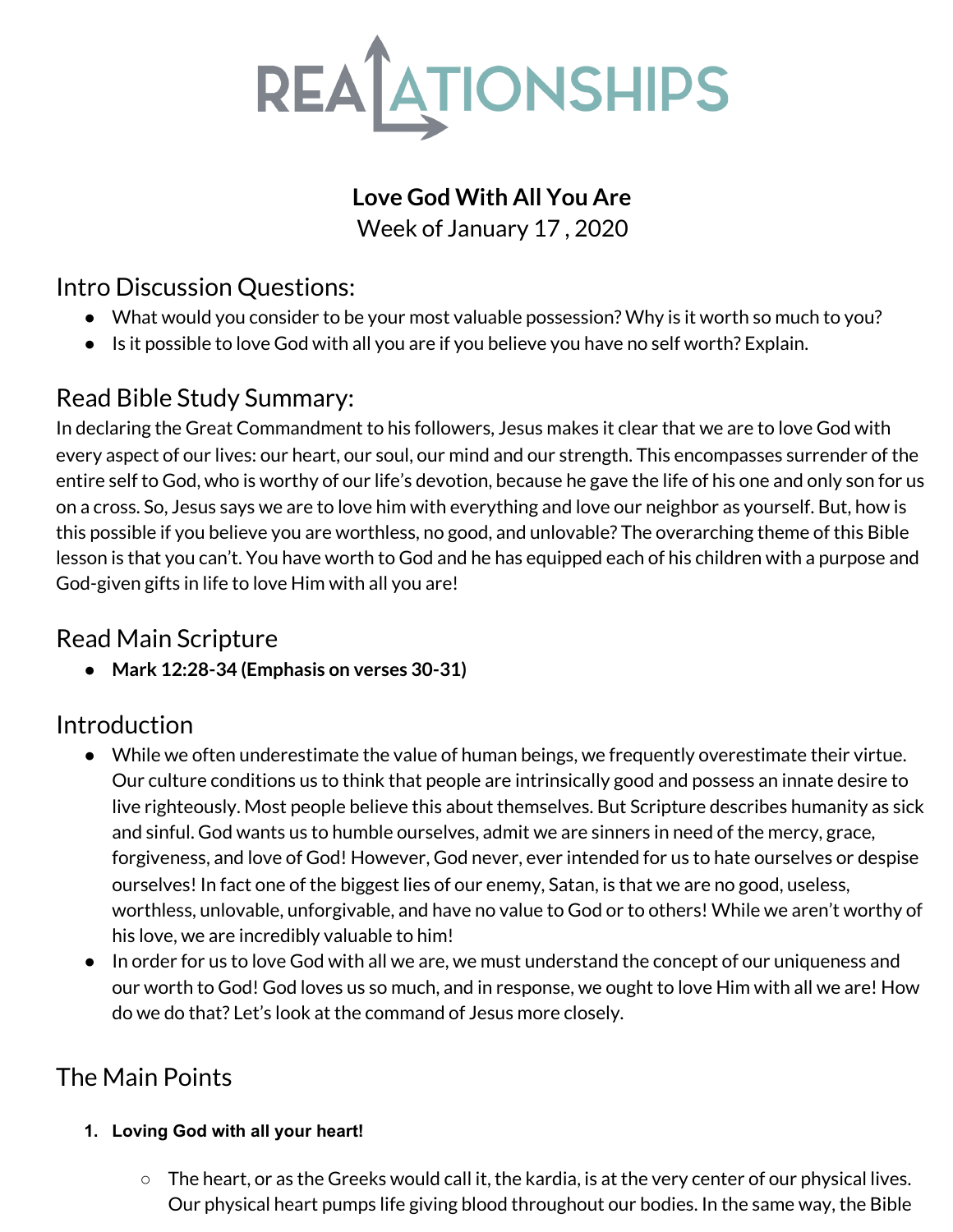tells us that our spiritual hearts are at the center of our lives and form the essence of who we are and what we value. What we value affects everything we do! It affects our priorities, our goals, our attitudes and our actions! If we are to love God with all our heart, our heart must be in the right place.

- $\circ$  Read Psalm 51:10-12 Create in me a pure heart, O God, and renew a steadfast spirit within me. Do not cast me from your presence or take your Holy Spirit from me. Restore to me the joy of your *salvation and grant me a willing spirit, to sustain me.*
	- Ask Question In what ways does your heart need to be purified before the Lord for you to return to the joy of your salvation?

#### **2. Loving God with all your soul!**

- *Read Psalm 139:13-16 For you created my inmost being; you knit me together in my mother's womb. I praise you because I am fearfully and wonderfully made; your works are wonderful, I know* that full well. My frame was not hidden from you when I was made in the secret place, when I was *woven together in the depths of the earth. Your eyessaw my unformed body; all the days ordained for me were written in your book before one of them came to be.*
- $\circ$  This is a quote by pastor and author Max Lucado: "There is more to your life than you ever thought. There is more to your story than what you have read. There is more to your song than what you have sung. A good author saves the best for last. A great composer keeps his finest for the finish. And God, the author of life and composer of hope, has done the same for you...The best is yet to be."
	- Ask Question: God was pleased to create you, and so our souls should desire only what pleases him. In what ways does your soul desire to please God?

#### **3. Loving God with all your mind!**

- *○ Psalm 139:1-4 You have searched me, LORD, and you know me. You know when Isit and when I rise; you perceive my thoughtsfrom afar. You discern my going out and my lying down; you are familiar with all my ways. Before a word is on my tongue you, LORD, know it completely.*
- **○** God has given you a mind that causes you to have a unique personality and unique abilities. There is only one you. As Christians, we've all been called, set apart and gifted by God for a task, a calling, a life work! We've not all been called to do the same thing, but in the end, we've all been called by the same God for the same reason - to make a difference in this world for Jesus!
	- Ask Question: What are some ways you can use your uniqueness to love God with all your mind?

### **● Loving God with all your strength!**

- **○** *Read Romans 12:1* Therefore, I urge you, brothers and sisters, in view of God's mercy, to offer your bodies as a living sacrifice, holy and pleasing to God—this is your true and proper worship.
- **○** Loving God will all our strength means using our body and our mind to serve God living sacrifices serving a living God! You have been given special strengths, talents, gifts, abilities, and you are to use those to bring glory to God!